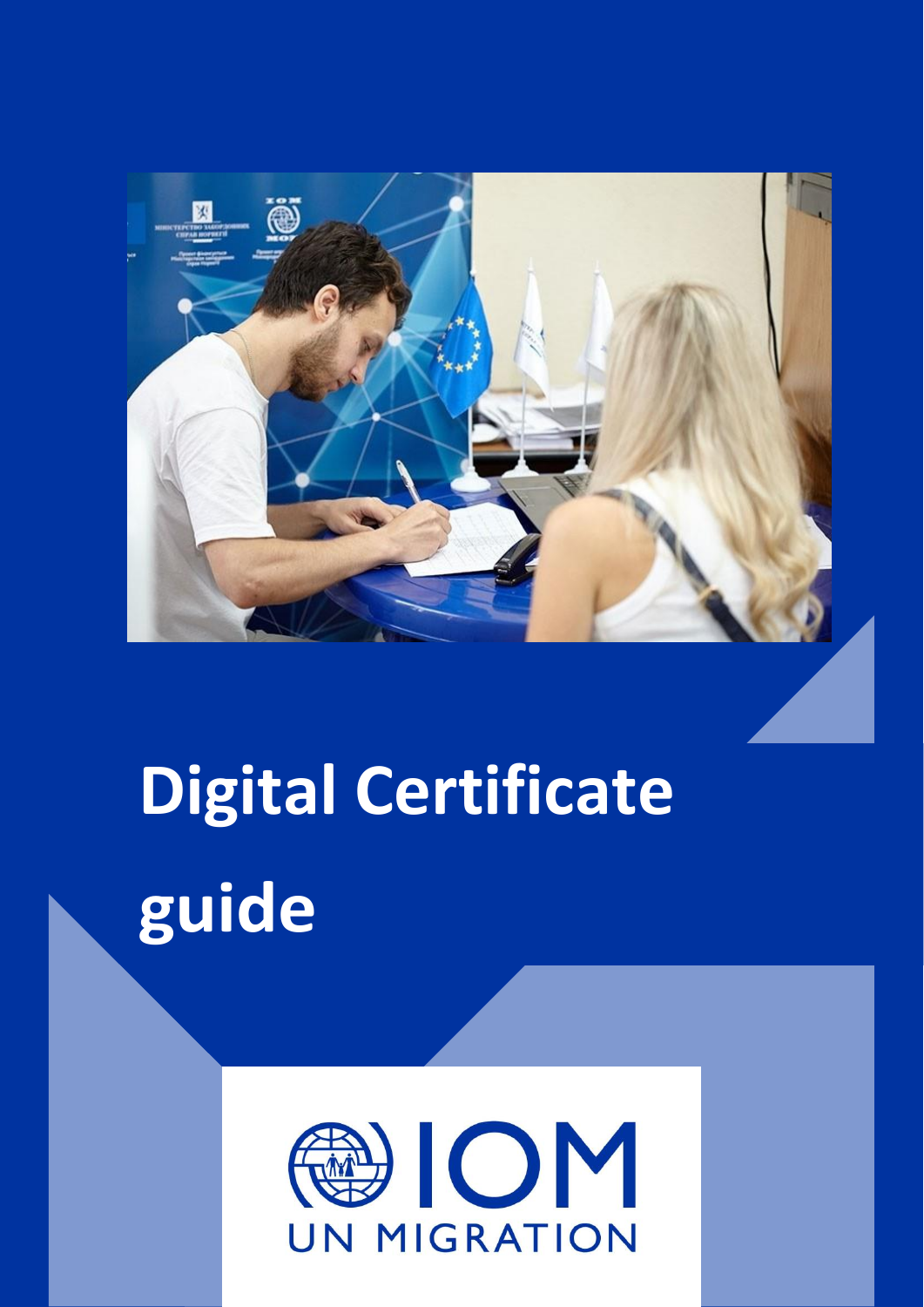## Content

1. What is a Digital Certificate? 2. How can I obtain the Digital Certificate? 3. Previous configuration 4. Online request for your **Certificate** 5. Identity accreditation at an Identity Accreditation Office 6. Download your User Certificate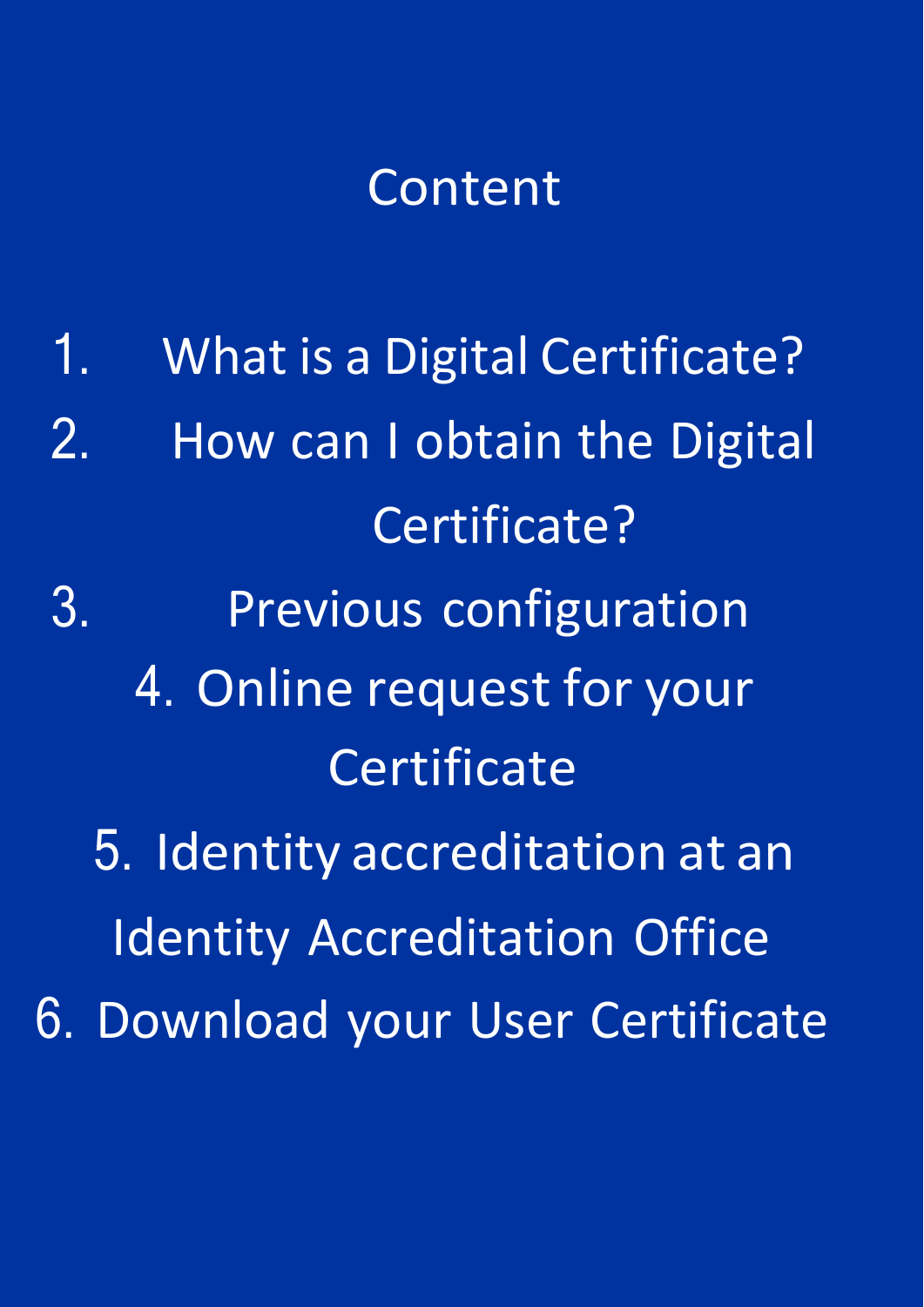#### **What is a Digital Certificate?**

The FNMT Digital Private Individual Certificate is the electronic certification issued to link the holder to a set of signature verification data and to confirm theholder identity. In other words, it is your online identification, a digital document containing your personal details.

It enables you to identify yourself online and deal with the authorities and publicadministrations in Spain. With the Digital Certificate, your paperwork with the Public Administration can be processed securely online. This includes:

- **•** Filing of tax returns and payment of your taxes.
	- **•** Lodging appeals and claims
- **•** Completion of census forms like empadronamiento at some townhalls.
	- **•** Registration on the electoral roll and consultations.
		- **•** Queries regarding traffic fines.
	- **•** Consultations and procedures regarding applications.
		- **•** Administrative notifications.
	- **•** Signing documents electronically (like a PDF document).

You will need a Digital Certificate if you wish to apply online for a residence cardunder the Withdrawal Agreement. Please bear in mind that you need a NIEnumber to apply for a Digital Certificate. Without a previous NIE number you cannot obtain it. You can always apply for the residence card in person at the Immigration office, for which you will not need a NIE number or a Digital Certificate.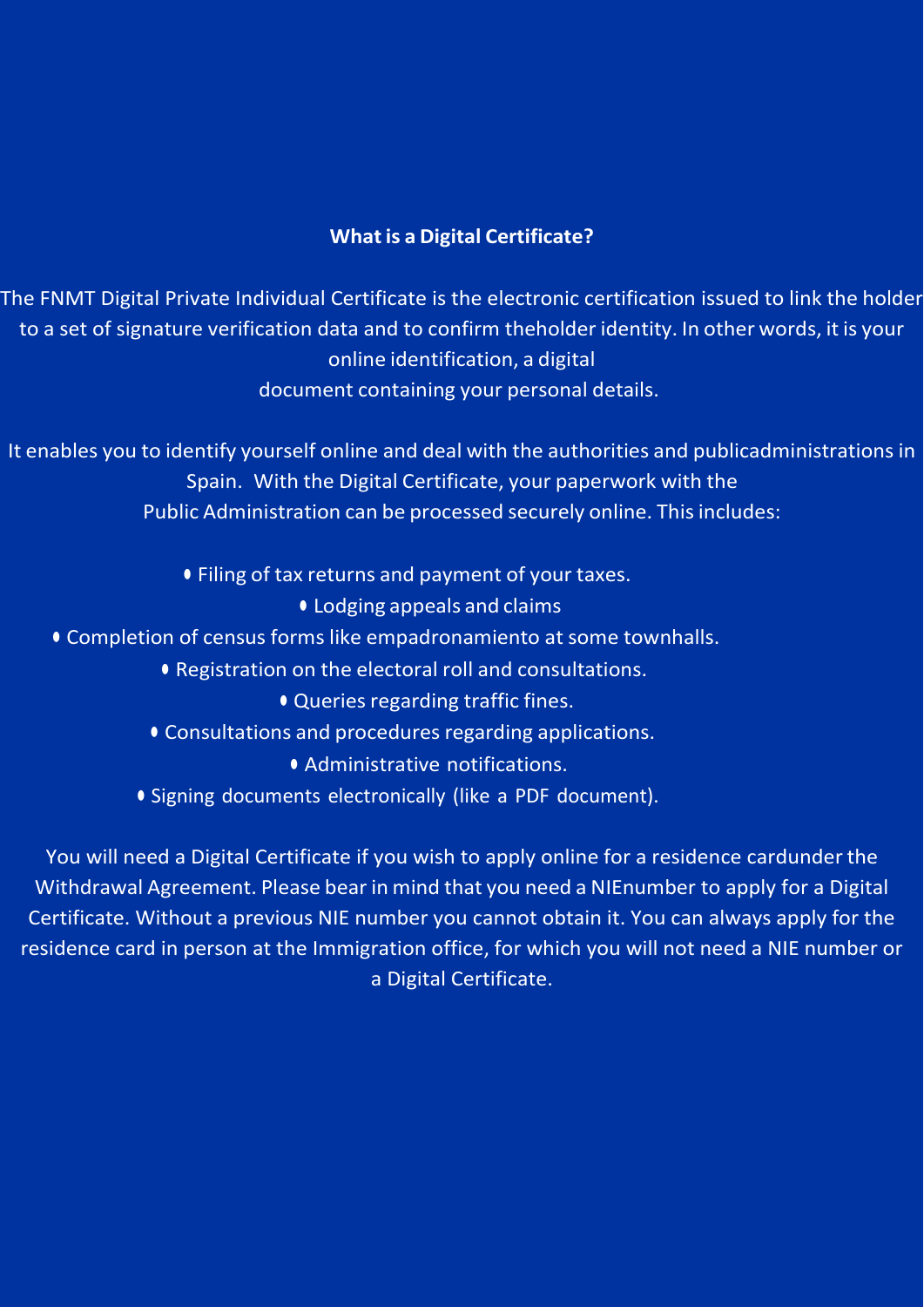#### **How can I obtain the Digital Certificate?**

The process of obtaining the Digital Certificate as a downloadable file isdivided into foursteps:

#### **1.-Previous configuration**

To request the certificate it is necessary to previously install the softwareindicated in this section:

[https://www.sede.fnmt.gob.es/certificados/persona-fisica/obtener-c](http://www.sede.fnmt.gob.es/certificados/persona-fisica/obtener-)ertificadosoftware/configuracion-previa

You will need to download and install these two software applications:

#### **•** Configurador FNMT-RCM

**•** Autofirma.

Select the link depending on your device and OS (operating system, as inwhether you are using Windows, MacOS, or Linux).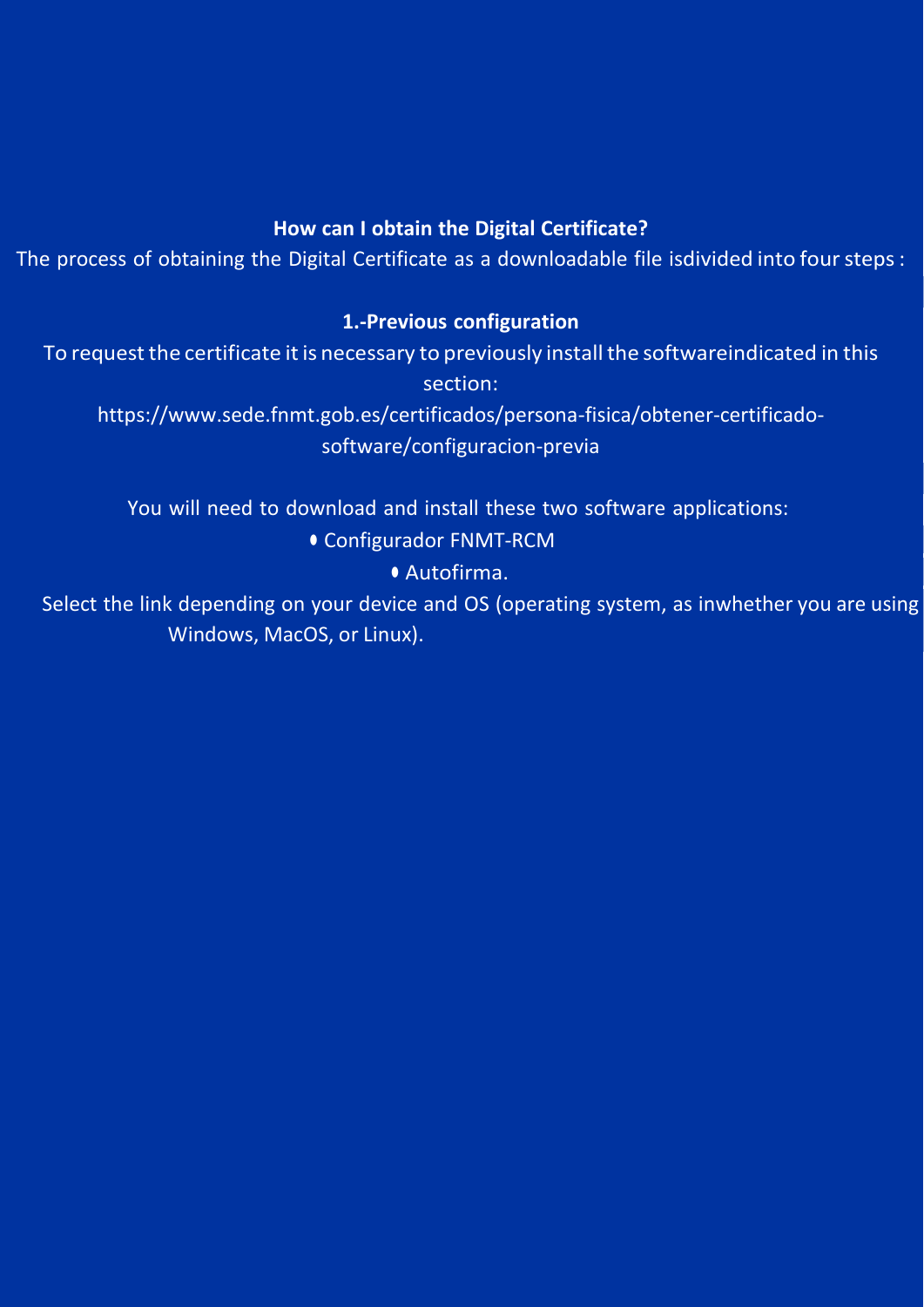#### 2.-**Online requests for your Certificate**

Once you have downloaded the software, you need to apply for the certificate itself here [https://www.sede.fnmt.gob.es/certificados/persona-fisica/obtener](https://www.sede.fnmt.gob.es/certificados/persona-fisica/obtener-certificado-software/solicitar-certificado)[certificado-software/solicitar-certificado](https://www.sede.fnmt.gob.es/certificados/persona-fisica/obtener-certificado-software/solicitar-certificado)

You will need to introduce your NIE number, your last name, andyour email address (you must enter it twice)

Once you have introduced your details:

a. Click The link "Pulse aquí para consultar y aceptar las condiciones de expedición del certificado". You need to click here, scroll down and accept the data protection terms.

b. After that, you click "enviar peticion".

c. Once you have done it, you need to click "abrir" on the pop-up window which should have just emerged, to open the application software you previously installed. You will be asked you provide a password for your digital certificate.

At the end of the application process, you will receive an Application Code to the email address you provided. This code will be required at the time of proving your identity and later at the time of downloading your certificate. Once you receive the confirmation, save it, and print it. Take it with you on your in-personappointment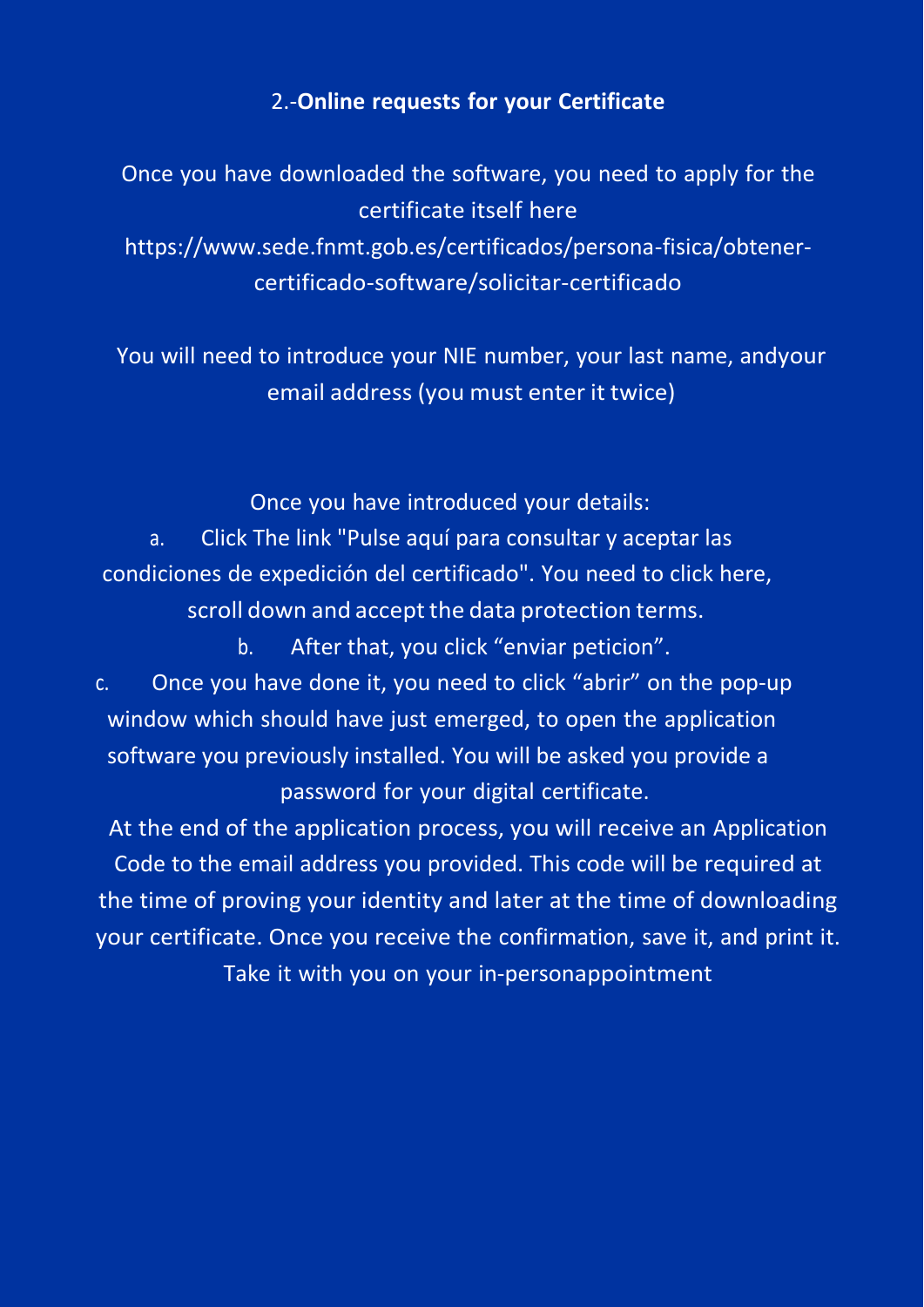### **3.- Identity accreditation in an Identity Accreditation Office.**

After having made the previous configuration (step 1) and having completed the request for your certificate (step 2), you should already haveyour Application Code. To continue, you must personally go to an Identity Accreditation Office to prove your own identity. You will need to take toyour appointment: d. Your passport. e. Your NIE number.

f. The Application code.

#### **Where can I accredit my Identity?**

The FNMT has enabled more than 2,400 Identity Accreditation Offices distributed throughout Spain. You can check your nearest office in their OFFICE LOCATOR service. You can always ask at your nearest town hall whether they provide this service and can verify your identity . Please note that at the offices of the AEAT, Social Security and in other offices, a prior appointment is required. Check with the office itself and make an appointment if needed. Some small town halls do not need an appointment. If you are abroad, you can go to the Spanish Consular Offices.You can consult the Consular Offices of Spain abroad where you can manageto obtain the certificate.